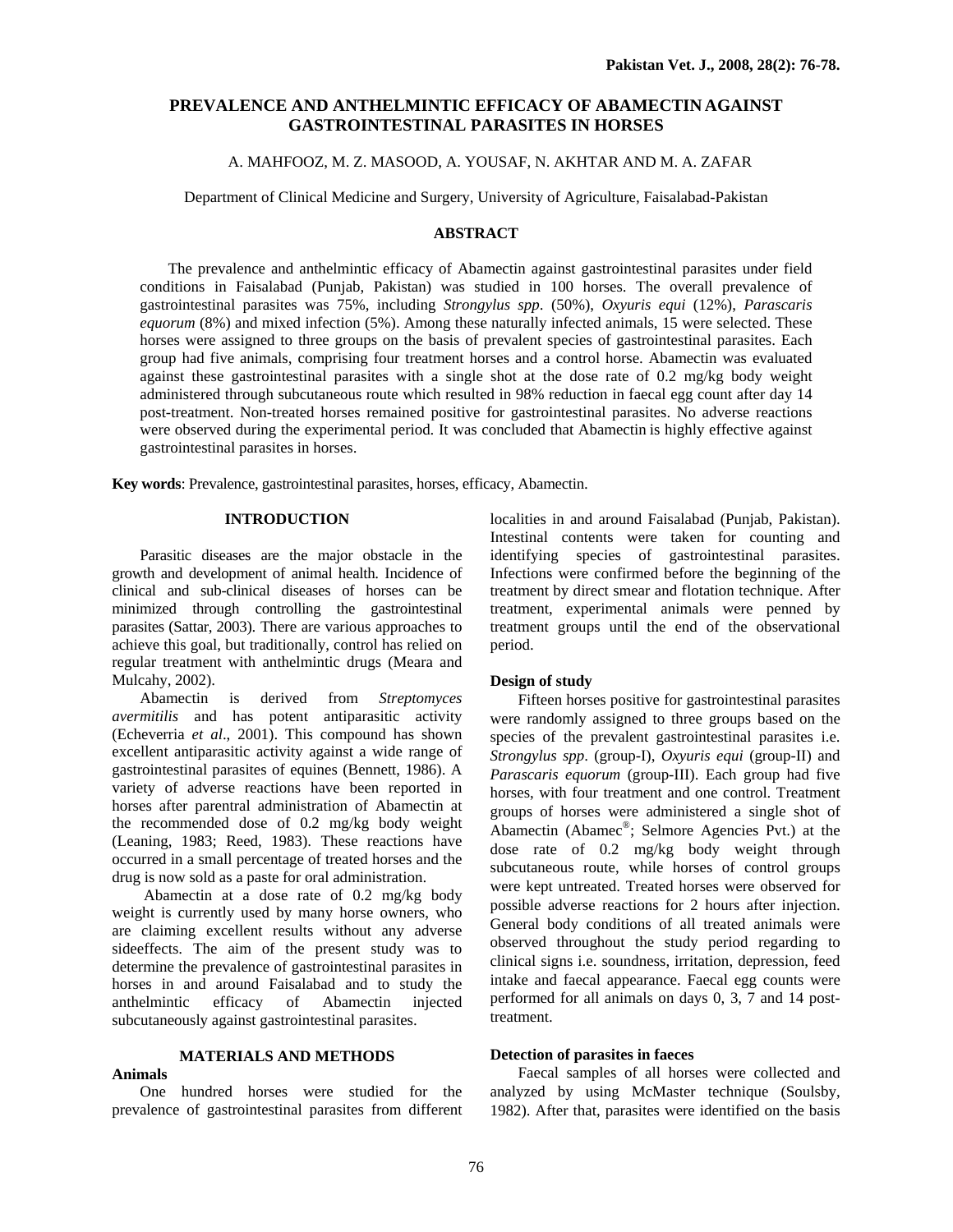of classifications described by Noda (1979), Georgi and Georgi (1990) and Lichtenfels *et al*. (1998).

### **Data analysis**

Anthelmintic efficacy was calculated by the faecal egg count reduction (FECR) test (Coles *et al*., 1992) according to the following formula:

#### FECR (%) =  $Pre-treatment EPG - Post-treatment EPG \times 100$ Pretreatment EPG

#### **RESULTS AND DISCUSSION**

#### **Prevalence of GIT parasites**

Out of 100 horses, 75 animals were positive for the gastrointestinal parasitic infection, indicating that the prevalence was 75%. Species wise prevalence was 50, 12, 8 and 5% for *Strongylus spp*., *Oxyuris equi, Parascaris equorum* and mixed infection, respectively. These results are in accordance with Hutchison and Mfitlidoze (1989), who reported that 80% horses in the Australian subcontinent were infected with gastrointestinal parasitism.

#### **Faecal egg count reductions**

All horses of the treatment groups were positive for GIT parasites with the mean eggs per gram (EPG) value on day zero was 1553.75. This decreased to 450, 112.5 and 20.25 on 3, 7 and 14 days post-treatment, respectively (Table 1). The efficacy of Abamectin at the dose rate of 0.2 mg/kg body weight was 71.04, 92.75

and 98.69% on the day 3, 7 and 14 of treatment. However, all horses of the control groups were found positive for gastrointestinal parasitism, with mean EPG value of 1522.5 at the start of trial that increased to 1586.25, 1687.5 and 1792.5 at day 3, 7 and 14 post-trial (Table 2). In this study, more than 98% reduction in faecal egg count was observed after 14 days of administering Abamectin subcutaneously. Trobert *et al*. (1982) reported that after treatment of six horses with Ivermectin products at 0.2 mg/kg body weight, neither *Strongylus* nor *P*. *equorum* eggs were found in the faecal samples on post-treatment day 7. Our findings did not coincide with these results because of the huge gastrointestinal parasitic burden just before the treatment.

Our results agree with the findings of Itagaki *et al*. (1993) and Yoshihara *et al*. (1994), that a wide range of species of parasites were observed, with the exception of small *Strongylus*. The results are also comparable with the findings of Adquith and Kivipelto (1987). They treated 120 parasitic infected horses and ponies with Ivermectin at dose rate of 1ml/50 kg (0.2 mg/kg) body weight. The EPG count in treated animals was reduced to almost zero on day 14 post-medication. Dipietro *et al*. (1982) and Klei *et al*. (1993) reported the potent anthelmintic efficacy of Ivermectin against these parasites at dosage of 200µg/kg b.wt. In this regard, our study has confirmed that Abamectin has excellent anthelmintic efficacy against many species of GIT parasites.

#### **Table 1: Efficacy of Abamectin against gastrointestinal parasites of horses**

| <b>Parasite</b>             | <b>Reduction in EPG after treatment</b> |            |              |              |
|-----------------------------|-----------------------------------------|------------|--------------|--------------|
|                             | Day 0                                   | Day 3      | Day 7        | Day 14       |
| <i>Strongylus</i>           | 1850                                    | 460(75.13) | 90(95.13)    | 15(99.18)    |
| Oxyuris equi                | 925                                     | 285(69.19) | 65(89.12)    | 12(98.70)    |
| Parascaris equorum          | 780                                     | 290(62.82) | 80(89.74)    | 19(97.56)    |
| $Strongylus + Oxyuris equi$ | 2660                                    | 765(71.24) | 215(91.92)   | 35(98.68)    |
| Mean                        | 1553.75                                 | 450(71.04) | 112.5(92.75) | 20.25(98.69) |

Figures in parentheses indicate reduction (%) in EPG.

### **Table 2: Mean eggs per gram (EPG) of faeces in untreated group of horses**

|                             | <b>Mean EPG on different days</b> |               |              |               |
|-----------------------------|-----------------------------------|---------------|--------------|---------------|
| <b>Parasite</b>             | Day 0                             | Day 3         | Day 7        | Day 14        |
| <i>Strongylus</i>           | 1740                              | 1845          | 1925         | 1990          |
| Oxyuris equi                | 885                               | 950           | 1025         | 1180          |
| Parascaris equorum          | 790                               | 830           | 945          | 1035          |
| $Strongylus + Oxyuris equi$ | 2675                              | 2720          | 2855         | 2965          |
| Mean                        | 1522.5                            | 1586.25(4.02) | 1687.5(9.78) | 1792.5(15.06) |

Figures in parentheses indicate percent increase in EPG.